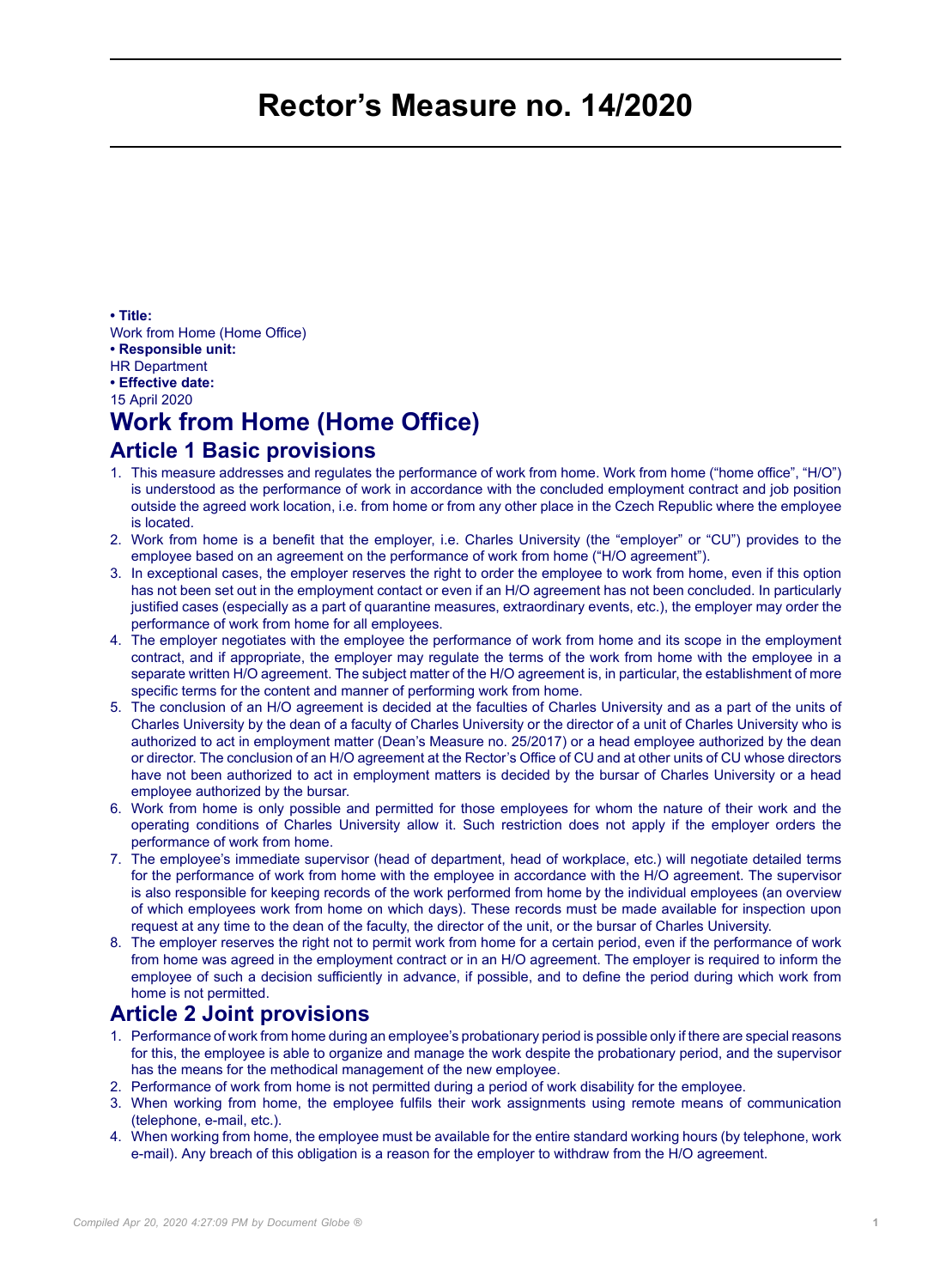- 5. The employee is required to keep a record of the hours worked, even for the performance of work from home, and to send this record to their supervisor by the standard deadline in accordance with the relevant internal regulations. Not sending the record of hours worked or sending the record at a later time is a reason for the employer to withdraw from the H/O agreement.
- 6. Work from home may be agreed for one or more working days during the week.
- 7. The employee is not entitled to any special payment for performing work at home as well as:
	- a. A salary, extra payment, or compensatory leave for overtime work, or work on Saturdays, Sundays, and holidays,
	- b. Wage compensation for other important personal obstacles at work, if not otherwise stipulated in an implementing regulation of the Labour Code (Government Decree no. 590/2006 Sb., as amended); An employee is entitled to wage compensation only in the case of a member of the family passing away, one's own wedding, or moving.
- 8. An employee is required as a part of performing work from home to participate in all planned and unplanned appointments and other job-related meetings according to the instructions of the supervisor. The supervisor may decide to hold appointments or other job-related meetings using remote means of communication.
- 9. As for employees who perform work in relation to implementing a project or grant, the personal expenses in relation to performing the work from home may be inspected by the supervisory body, the same as any other personal expenses. It is, therefore, necessary to indicate in the work reports for the specific activities that were carried out in the course of work from home the form of the activities (meetings, workshops, etc.) that were carried out (e.g. video call, teleconference, telephone call, etc.). In the case of an audit, it will always be necessary to provide evidence of working hours and the existence of an H/O agreement.

## **Article 3 Work safety**

- 1. During work from home, an employee is required to uphold all regulations relating to the protection of health and safety at the workplace.
- 2. The H/O agreement must contain provisions in which the parties confirm that the employee was duly trained in the regulations on work safety and acquainted with the instructions and recommendations for arranging a work environment outside the workplace of the employer and with measures of the employer that relate to health and safety at the workplace.
- 3. The employer is entitled to inspect the fulfilment of the conditions for safety in a work environment different than the workplace established by the employer, and the employee is required to undergo such inspection carried out by authorized employees of the employer.
- 4. The employer is required to notify the employee in advance of the intended inspection. If the employee prevents the inspection from being carrying out by not allowing the employees of the employer access to the workplace which is different than the workplace established by the employer, this is a reason for the employer's withdrawal from the H/O agreement.
- 5. When carrying out the inspection, the inspecting employee authorized by the employer is required to proceed so that the employee's legally protected rights or their personal interests are not threatened or damaged and to always act in such a way that no damage is caused to the employee.
- 6. In the event of an accident at work, the employee is required to allow an inspection to be carried out immediately after the occurrence of the accident at work in order to investigate the circumstances surrounding the accident.

### **Article 4 Protection of information and personal data**

- 1. When working from home, the employee is required to ensure the protection of data and information relating to fulfilment of work assignments against the unauthorized use of third parties and disclosure. For fulfilling this obligation, the employer is required to provide the employee with any needed cooperation.
- 2. An employee who will process personal data during the performance of work and work assignments is required to ensure their protection against third-party access and disclosure, with the exception of cases where the employee has received the prior written consent of the data subjects to act in such a manner. While processing personal data, the employee is required to comply with the respective generally binding legal regulations, in particular, Regulation (EU) 2016/679 of the European Parliament and of the Council of 24 June 2016 on the protection of natural persons with regard to the processing of personal, and Act no. 110/2019 Sb., on the processing of personal data, as amended, as well as all of the internal regulations of the employer.
- 3. Breach of the obligations of the employee in relation to the protection of information and personal data is a reason for the employer to withdrawal from the H/O agreement.

### **Article 5 H/O agreement**

- 1. It is recommended that an H/O agreement be concluded for a fixed period of time with the option of automatic renewal. In justified cases, an H/O agreement may be concluded for an indefinite period of time.
- 2. The H/O agreement must always contain provisions establishing the right of both parties to the agreement to give notice with a one-month notice period, which commences on the first day of the month following delivery of the notice to the other party.
- 3. The H/O agreement must contain provisions on the right of the employer to withdraw from the agreement due to a serious breach of the employee's work obligations or the reasons set out in this measure, in the implementing regulations, or in the H/O agreement.
- 4. The effectiveness of the H/O agreement always terminates on the day the employee stops working for the employer.